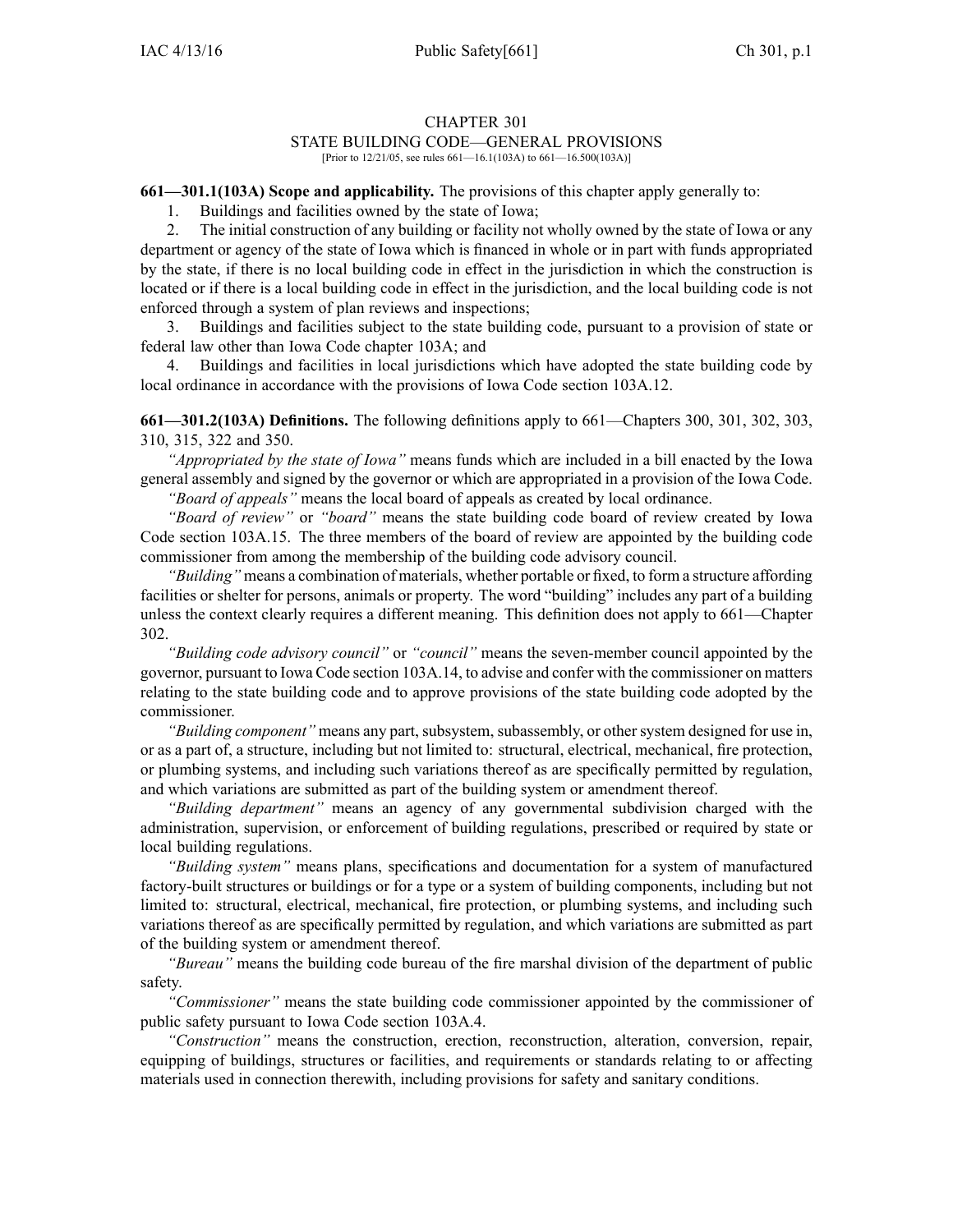*"Construction cost"* means the total cost of the work to the owner of all elements of the project designed or specified by the design professional including the cost at current market rates of labor and materials furnished by the owner and equipment designed, specified or specifically provided by the design professional. Construction costs shall include the costs of managemen<sup>t</sup> or supervision of construction or installation provided by <sup>a</sup> separate construction manager or contractor, plus <sup>a</sup> reasonable allowance for each construction manager's or contractor's overhead and profit.

*"Division"* means the fire marshal division of the department of public safety.

*"Enforcement authority"* means any state agency or political subdivision of the state that has the authority to enforce the state building code.

*"Equipment"* means plumbing, heating, electrical, ventilating, conditioning, refrigeration equipment, and other mechanical facilities or installations.

*"Governmental subdivision"* means any state, city, town, county or combination thereof.

*"Label"* means an approved device affixed to <sup>a</sup> factory- built structure or building, or building component, by an approved agency, evidencing code compliance.

*"Listing agency"* means an agency approved by the commissioner which is in the business of listing or labeling and which maintains <sup>a</sup> periodic inspection program on current production of listed models, and which makes available timely reports of such listing including specific information verifying that the product has been tested to approved standards and found acceptable for use in <sup>a</sup> specified manner.

*"Responsible design professional"* means <sup>a</sup> registered architect or licensed professional engineer who stamps and signs the documents submitted, pursuan<sup>t</sup> to Iowa Code chapters [542B](https://www.legis.iowa.gov/docs/ico/chapter/542B.pdf) and [544A](https://www.legis.iowa.gov/docs/ico/chapter/544A.pdf).

*"State fire code"* means administrative rules adopted by the state fire marshal, pursuan<sup>t</sup> to Iowa Code section 100.1, [subsection](https://www.legis.iowa.gov/docs/ico/section/100.1.pdf) 5.

*"State mechanical code"* means the state mechanical code adopted by the state plumbing and mechanical systems board, pursuan<sup>t</sup> to Iowa Code chapter [105](https://www.legis.iowa.gov/docs/ico/chapter/105.pdf).

*"State plumbing code"* meansthe state plumbing code adopted by the state plumbing and mechanical systems board, pursuan<sup>t</sup> to Iowa Code chapter [105](https://www.legis.iowa.gov/docs/ico/chapter/105.pdf).

*"Structure"* means that which is built or constructed, an edifice or building of any kind, or any piece of work artificially built up or composed of parts joined together in some definite manner excep<sup>t</sup> transmission and distribution equipment of public utilities. "Structure" includes any par<sup>t</sup> of <sup>a</sup> structure unless the context clearly requires <sup>a</sup> different meaning.

[**ARC 8305B**, IAB 11/18/09, effective 1/1/10; **ARC 2492C**, IAB 4/13/16, effective 5/18/16]

**661—301.3(103A) General provisions.** The provisions of the International Building Code, 2015 edition, published by the International Code Council, 500 New Jersey Avenue NW, 6th Floor, Washington, D.C. 20001, are hereby adopted by reference as the general requirements for building construction, with the following amendments:

**301.3(1)** Delete section 101.1.

**301.3(2)** Delete section 101.2 and insert in lieu thereof the following new section:

101.2 Scope. The provisions of this code shall apply to the construction, alteration, movement, enlargement, replacement, repair, equipment, use and occupancy, location, maintenance, removal and demolition of every building or structure or any appurtenances connected or attached to such buildings or structures.

Exception: Detached one- and two-family dwellings and multiple single-family dwellings (townhouses) not more than three stories above grade plane in height with <sup>a</sup> separate means of egress and their accessory structures shall comply with the International Residential Code, as amended by rule 661—301.8(103A).

**301.3(3)** Delete sections 101.4.1 through 101.4.6.

**301.3(4)** Delete section 102.6 and insert in lieu thereof the following new section:

102.6 Existing Structures. The legal occupancy of any structure existing on the date of adoption of this code shall be permitted to continue without change, excep<sup>t</sup> as specifically covered in this code or the state fire code, or as deemed necessary by the building code commissioner for the general safety and welfare of the occupants and the public.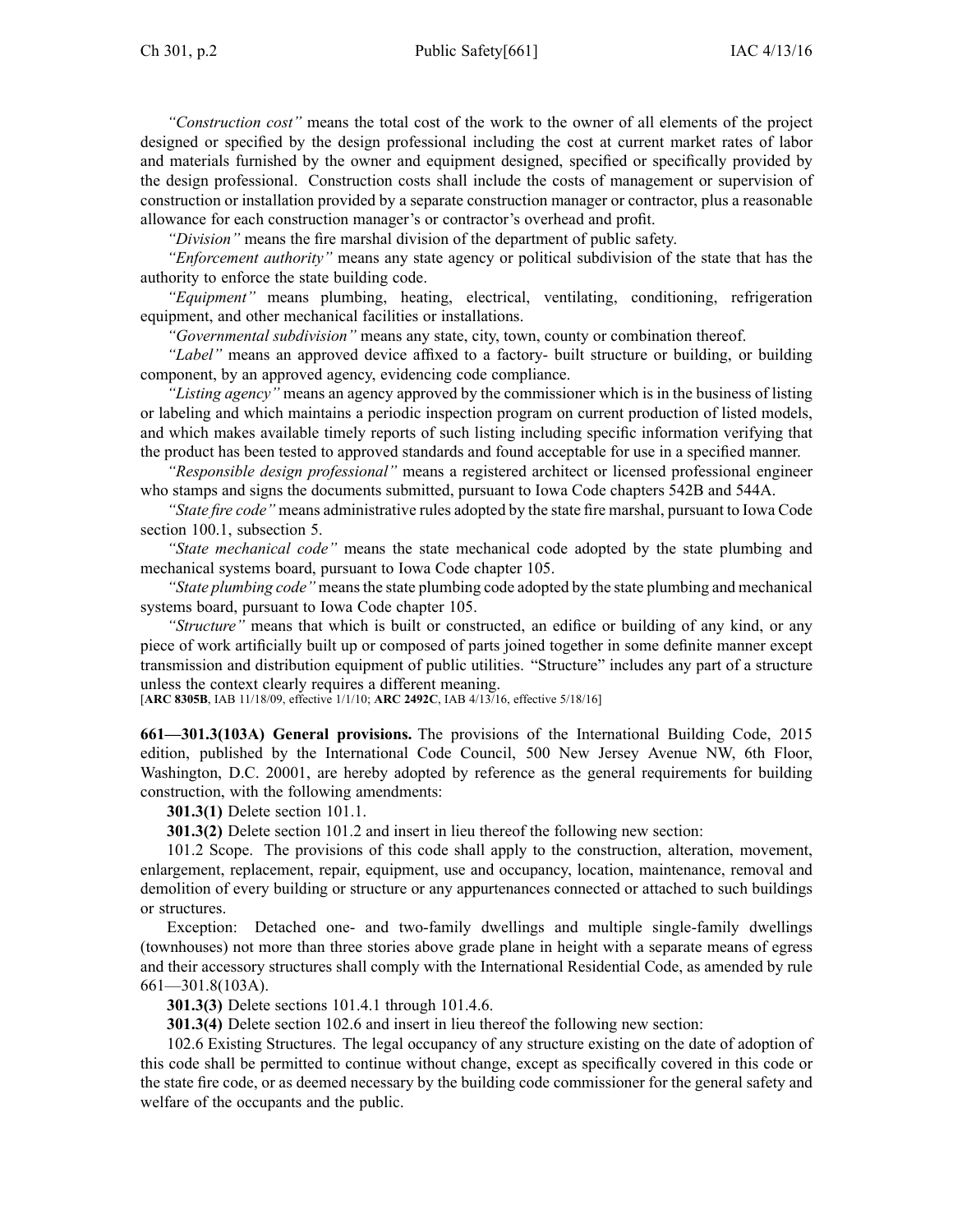**301.3(5)** Delete sections 103, 104, 105 and sections therein.

**301.3(6)** Delete section 106.2.

**301.3(7)** Delete section 107.1 and insert in lieu thereof the following new section:

107.1 General. Submittal documents consisting of construction documents, statement of special inspections, <sup>a</sup> geotechnical repor<sup>t</sup> and other data shall be submitted in one or more sets with each plan review application. The construction documents shall be prepared by <sup>a</sup> responsible design professional where required by the statutes of the jurisdiction in which the project is to be constructed. Where special conditions exist, the commissioner is authorized to require additional construction documents to be prepared by <sup>a</sup> responsible design professional.

Exception: The commissioner is authorized to waive the submission of construction documents and other data not required to be prepared by <sup>a</sup> responsible design professional if it is found that the nature of the work applied for is such that review of construction documents is not necessary to obtain compliance with this code.

**301.3(8)** Delete sections 107.3, 107.4, and 107.5 and sections therein.

**301.3(9)** Delete sections 109, 110, 111, 112, 113, 114, 115, and 116 and sections therein.

**301.3(10)** Add the following to section 202, Definitions:

"Cabin Building." A residential building or structure the use of which is transient in nature and which is used for sleeping purposes when not classified as an Institutional Group I or when not regulated by the International Residential Code.

**301.3(11)** Add the following to section 310.2:

Cabin buildings.

**301.3(12)** Add the following new section 408.9.1:

408.9.1 Windowed Buildings. Plans and specifications for windowed buildings or portions of windowed buildings shall include <sup>a</sup> rational analysis demonstrating <sup>a</sup> tenable environment for exiting from the smoke compartment in the area of fire origin.

**301.3(13)** Delete section 423 in its entirety and insert in lieu thereof the following new section: 423 Storm Shelters.

423.1 General. Any storm shelter or weather safe room as defined by rule 661—315.2(103A) shall be designed and constructed in accordance with ICC 500-2014.

423.1.1 Scope. In accordance with 661—Chapter 315, this section applies to storm shelters and weather safe rooms constructed on or after January 1, 2011. This section does not require the construction of <sup>a</sup> weather safe room or rooms for any construction project but does establish standards for design and construction of storm shelters and weather safe rooms when their construction is required by another statute, federal statute or regulation, or is incorporated voluntarily in <sup>a</sup> construction project.

**301.3(14)** Delete section 903.2.8, excep<sup>t</sup> for subsections 903.2.8.1 through 903.2.8.4, and insert in lieu thereof the following new section:

903.2.8 Group R. An automatic sprinkler system installed in accordance with section 903.3 shall be provided throughout all buildings with <sup>a</sup> Group R fire area.

Exception: Cabin buildings that are located in remote areas without <sup>a</sup> sufficient municipal water supply for design of <sup>a</sup> fire sprinkler system and that meet all of the following:

1. Not more than one story.

2. Not more than 750 square feet in floor area.

3. Fuel-fired heating equipment and other fuel-fired appliances are separated from sleeping areas by <sup>a</sup> one-hour fire-rated assembly.

4. Provided with fire alarm and smoke alarm systems as required by section 907 for R-1 occupancies.

5. Basements are not allowed.

6. Maintain <sup>a</sup> fire separation of 20 feet from any other building or structure.

7. Comply with all applicable requirements of the state building code.

**301.3(15)** Delete section 907.2.3 and insert in lieu thereof the following new section:

907.2.3 Group E. In the absence of <sup>a</sup> complete automatic sprinkler system, <sup>a</sup> complete automatic detection system utilizing an emergency voice/alarm communication system shall be installed throughout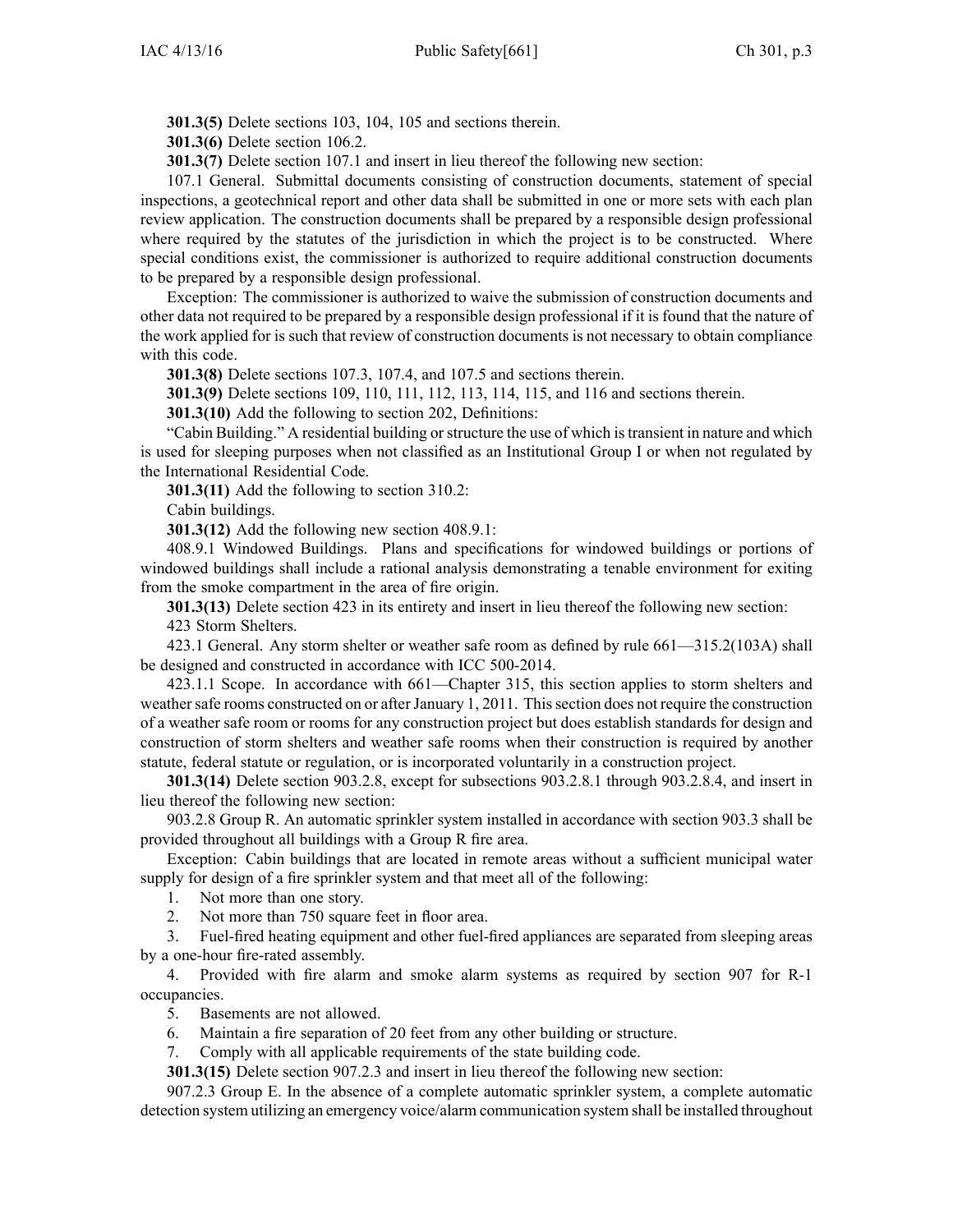the entire Group E occupancy. A Group E occupancy with <sup>a</sup> complete automatic sprinkler system shall be provided with <sup>a</sup> fire alarm system utilizing an emergency voice/alarm communication system in compliance with section 907.5.2.2 and installed in accordance with section 907.6. As <sup>a</sup> minimum, smoke detection shall be provided in corridors at <sup>a</sup> maximum spacing of 30 feet on center, and heat or smoke detection shall be provided in any hazardous or nonoccupied areas.

Exceptions:

1. Group E occupancies with an occupan<sup>t</sup> load of less than 50.

2. Manual fire alarm boxes are not required in Group E occupancies where all of the following apply:

2.1. Interior corridors are protected by smoke detectors with alarm verification.

2.2. Auditoriums, cafeterias, gymnasiums and the like are protected by heat detectors or other approved detection devices.

2.3. Shops and laboratories involving dusts or vapors are protected by heat detectors or other approved detection devices.

2.4. Off-premises monitoring is provided.

2.5. The capability to activate the evacuation signal from <sup>a</sup> central point is provided.

2.6. In buildings where normally occupied spaces are provided with <sup>a</sup> two-way communication system between such spaces and <sup>a</sup> constantly attended receiving station from which <sup>a</sup> general evacuation alarm can be sounded, excep<sup>t</sup> in locations specifically designated by the fire code official.

3. Manual fire alarm boxes shall not be required in Group E occupancies where the building is equipped throughout with an approved automatic sprinkler system, the notification appliances will activate on sprinkler water flow, and manual activation is provided from <sup>a</sup> normally occupied location.

4. Emergency voice/alarm communication systems meeting the requirements of section 907.5.2.2 and installed in accordance with section 907.6 shall not be required in Group E occupancies with occupan<sup>t</sup> loads of 100 or less, provided that activation of the fire alarm system initiates an approved occupan<sup>t</sup> notification signal in accordance with section 907.5.

**301.3(16)** Add the following new section 1003.8:

1003.8 Frost Protection. Exterior landings at doors shall be provided with frost protection.

**301.3(17)** Add the following new section 1027.5.1:

1027.5.1 Exit Discharge Pathways. Exit discharge pathways shall be paved from all exits of the building to the public way.

**301.3(18)** Delete section 1029.1.1 and insert in lieu thereof the following new section:

1029.1.1 Bleachers, grandstands, and folding and telescopic seating that are not building elements shall comply with ICC-300, Standard for Bleachers, Folding and Telescopic Seating, and Grandstands, 2012 edition, with the following amendments to ICC-300:

*a.* Delete section 105.2 and insert in lieu thereof the following new section:

105.2 Yearly inspection required. The owner shall cause all bleachers and folding and telescopic seating installed on or after December 1, 2011, to be inspected at least once <sup>a</sup> year in order to verify that the structure is maintained in compliance with the provisions of this standard. All folding and telescopic seating shall also be inspected to evaluate compliance with the manufacturer's installation and operational instructions during the opening and closing of such seating. Any inspection conducted in compliance with this section may be conducted by any knowledgeable person including, but not limited to, <sup>a</sup> person who has been instructed by the manufacturer or installer as to procedures and standards for inspections of the structure being inspected and including, but not limited to, the owner of the structure or an employee of the owner of the structure. There are no further restrictions on the identity or employment of the person conducting the inspection unless otherwise provided by law. The owner shall maintain documentation of the required annual inspections, which shall show the date and name of the person conducting the inspection and shall be initialed by the person conducting the inspection.

*b.* Delete section 501.2 and insert in lieu thereof the following new section:

501.2 Inspections. All tiered seating that was installed prior to December 1, 2011, shall be inspected at least once <sup>a</sup> year. The required inspection may be conducted by any knowledgeable person including, but not limited to, <sup>a</sup> person who has been instructed by the manufacturer or installer as to procedures and standards for inspections of the structure being inspected and including, but not limited to, the owner of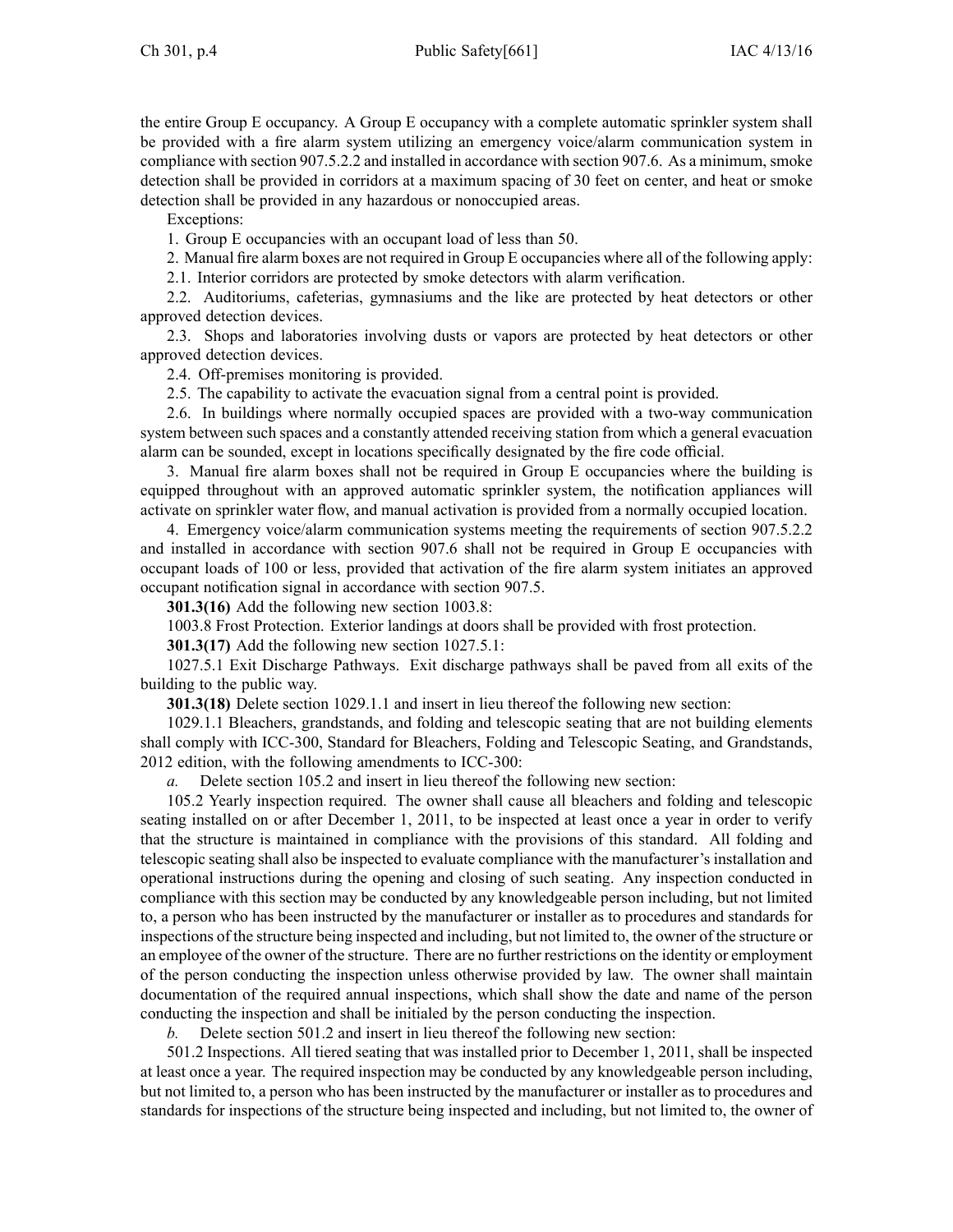the structure or an employee of the owner of the structure. There are no further restrictions on the identity or employment of the person conducting the inspection unless otherwise provided by law. All folding and telescopic seating shall be inspected to evaluate compliance with the manufacturer's installation and operational instructions and shall be inspected during the opening and closing ofsuch seating. The owner shall maintain documentation of the required annual inspections, which shall show the date and name of the person conducting the inspection and shall be initialed by the person conducting the inspection.

**301.3(19)** Add the following new section 1100:

1100. Any building or facility which is in compliance with the applicable requirements of 661—Chapter 302 shall be deemed to be in compliance with any applicable requirements contained in the International Building Code concerning accessibility for persons with disabilities.

**301.3(20)** Delete chapter 29.

**301.3(21)** Amend section 3001.2 by adding the following new unnumbered paragraph after the introductory paragraph:

Notwithstanding the referencesin Chapter 35 to editions of nationalstandards adopted in thissection, any editions of these standards adopted by the elevator safety board in 875—Chapter 72 are hereby adopted by reference. If <sup>a</sup> standard is adopted by reference in this section and there is no adoption by reference of the same standard in 875—Chapter 72, the adoption by reference in this section is of the edition identified in Chapter 35.

**301.3(22)** Delete appendices A, B, D, E, F, G, H, I, J, K, L and M.

**301.3(23)** Retain Appendix C, Group U Agricultural Buildings.

**301.3(24)** Delete all references to the "International Plumbing Code" and insert in lieu thereof "state plumbing code."

**301.3(25)** Delete all references to the "International Fuel Gas Code" and insert in lieu thereof "rule 661—301.9(103A)."

**301.3(26)** Delete all references to the "International Mechanical Code" and insert in lieu thereof "state mechanical code."

**301.3(27)** Delete all references to the "International Residential Code" and insert in lieu thereof "rule" 661—301.8(103A)."

**301.3(28)** Delete all references to the "International Energy Conservation Code" and insert in lieu thereof "661—Chapter 303."

**301.3(29)** *Hospitals and health care facilities.*

*a.* A hospital, as defined in rule 661—205.1(100), that is required to meet the provisions of the state building code shall be deemed to be in compliance with the fire safety requirements of the state building code if the hospital is in compliance with the provisions of rule 661—205.5(100). In any other case in which an applicable requirement of the Life Safety Code, 2000 edition, is inconsistent with an applicable requirement of the state building code, the hospital shall be deemed to be in compliance with the state building code requirement if the Life Safety Code requirement is met.

*b.* A nursing facility or hospice, as defined in rule 661—205.1(100), that is required to meet the provisions of the state building code shall be deemed to be in compliance with the fire safety requirements of the state building code if the nursing facility or hospice is in compliance with the provisions of rule 661—205.10(100). In any other case in which an applicable requirement of the Life Safety Code, 2000 edition, is inconsistent with an applicable requirement of the state building code, the nursing facility or hospice shall be deemed to be in compliance with the state building code requirement if the Life Safety Code requirement is met.

*c.* An intermediate care facility for the mentally retarded, as defined in rule 661—205.1(100), or intermediate care facility for persons with mental illnessthat isrequired to meet the provisions of the state building code shall be deemed to be in compliance with the fire safety requirements of the state building code if the intermediate care facility is in compliance with the provisions of rule 661—205.15(100). In any other case in which an applicable requirement of the Life Safety Code, 2000 edition, is inconsistent with an applicable requirement of the state building code, the intermediate care facility shall be deemed to be in compliance with the state building code requirement if the Life Safety Code requirement is met.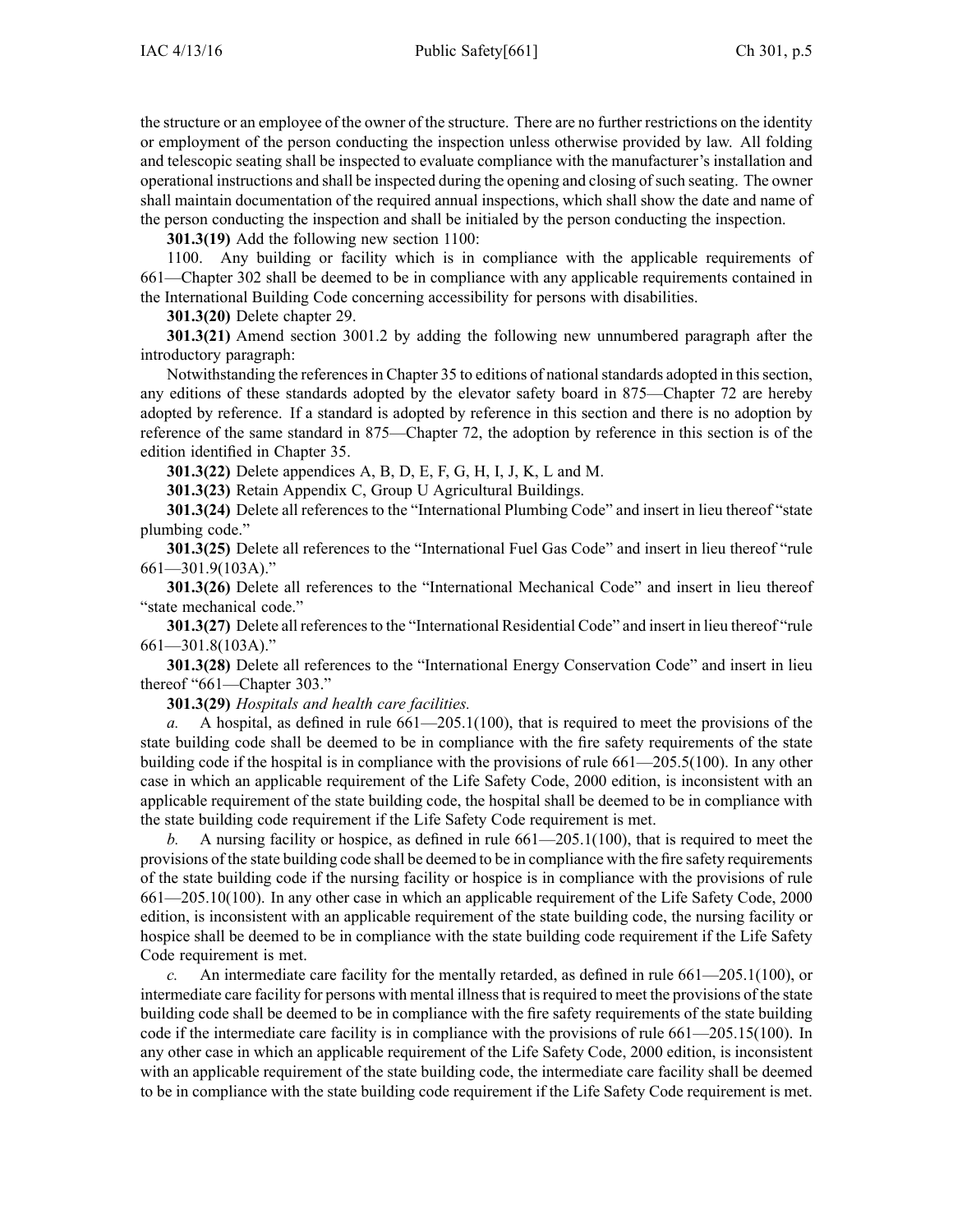*d.* An ambulatory health care facility, as defined in rule 661—205.1(100), that is required to meet the provisions of the state building code shall be deemed to be in compliance with the fire safety requirements of the state building code if the ambulatory health care facility is in compliance with the provisions of rule 661—205.20(100). In any other case in which an applicable requirement of the Life Safety Code, 2000 edition, is inconsistent with an applicable requirement of the state building code, the ambulatory health care facility shall be deemed to be in compliance with the state building code requirement if the Life Safety Code requirement is met.

*e.* A religious nonmedical health care institution that is required to meet the provisions of the state building code shall be deemed to be in compliance with the provisions of the state building code if the institution is in compliance with the provisions of rule 661—205.25(100). In any other case in which an applicable requirement of the Life Safety Code, 2000 edition, is inconsistent with an applicable requirement of the state building code, the religious nonmedical health care institution shall be deemed to be in compliance with the state building code requirement if the Life Safety Code requirement is met. [**ARC 8305B**, IAB 11/18/09, effective 1/1/10; **ARC 9770B**, IAB 10/5/11, effective 12/1/11; **ARC 2492C**, IAB 4/13/16, effective 5/18/16]

**661—301.4(103A) Mechanical requirements.** The provisions of the state mechanical code, 641—Chapter 61, as adopted and amended by the state plumbing and mechanical systems board pursuan<sup>t</sup> to Iowa Code chapter [105](https://www.legis.iowa.gov/docs/ico/chapter/105.pdf) are hereby adopted by reference as the requirements for mechanical installations.

[**ARC 8305B**, IAB 11/18/09, effective 1/1/10; **ARC 2492C**, IAB 4/13/16, effective 5/18/16]

**661—301.5(103A) Electrical requirements.** The provisions of the state electrical code, as adopted and amended in 661—Chapter 504, are hereby adopted by reference as the requirements for electrical installations.

This rule is intended to implement Iowa Code chapter [103A](https://www.legis.iowa.gov/docs/ico/chapter/103A.pdf). [**ARC 9826B**, IAB 11/2/11, effective 1/1/12; **ARC 2492C**, IAB 4/13/16, effective 5/18/16]

**661—301.6(103A) Plumbing requirements.** Provisions of the state plumbing code, 641—Chapter 25, adopted by the state plumbing and mechanical systems board pursuan<sup>t</sup> to Iowa Code chapter [105](https://www.legis.iowa.gov/docs/ico/chapter/105.pdf), apply to plumbing installations in this state.

EXCEPTION: Factory-built structures, as referenced by Iowa Code section [103A.10\(3\)](https://www.legis.iowa.gov/docs/ico/section/103A.10.pdf), that contain plumbing installations are allowed to comply with either the state plumbing code or with the International Plumbing Code, 2015 edition, published by the International Code Council, 500 New Jersey Avenue NW, 6th Floor, Washington, D.C. 20001. The manufacturer's data plate must indicate which plumbing code was utilized for compliance with this rule, as required by 661—paragraph 16.610(15)*"e."*

Private sewage disposal systems shall comply with 567—Chapter 69.

**301.6(1)** Rescinded IAB [7/27/11](https://www.legis.iowa.gov/docs/aco/bulletin/07-27-2011.pdf), effective 7/8/11.

**301.6(2)** Fuel gas piping shall comply with the requirements established in rule 661—301.9(103A). [**ARC 8305B**, IAB 11/18/09, effective 1/1/10; **ARC 9627B**, IAB 7/27/11, effective 7/8/11; **ARC 2492C**, IAB 4/13/16, effective 5/18/16]

## **661—301.7(103A) Existing buildings.**

**301.7(1)** *Definition.* "Existing building" means <sup>a</sup> building erected prior to May 18, 2016.

**301.7(2)** *Adoption.* The provisions of the International Existing Building Code, 2015 edition, published by the International Code Council, 500 New Jersey Avenue NW, 6th Floor, Washington, D.C. 20001, are hereby adopted by reference as the requirements for repair, alteration, change of occupancy, addition, and relocation of existing buildings, with the following amendments:

Delete section 101.1.

Delete section 101.4.2 and insert in lieu thereof the following new section:

101.4.2 Buildings Previously Occupied. The legal occupancy of any structure existing on the date of adoption of this code shall be permitted to continue without change, excep<sup>t</sup> as specifically covered in this code or the state fire code, or as deemed necessary by the building code commissioner for the general safety and welfare of the occupants and the public.

Delete section 101.5.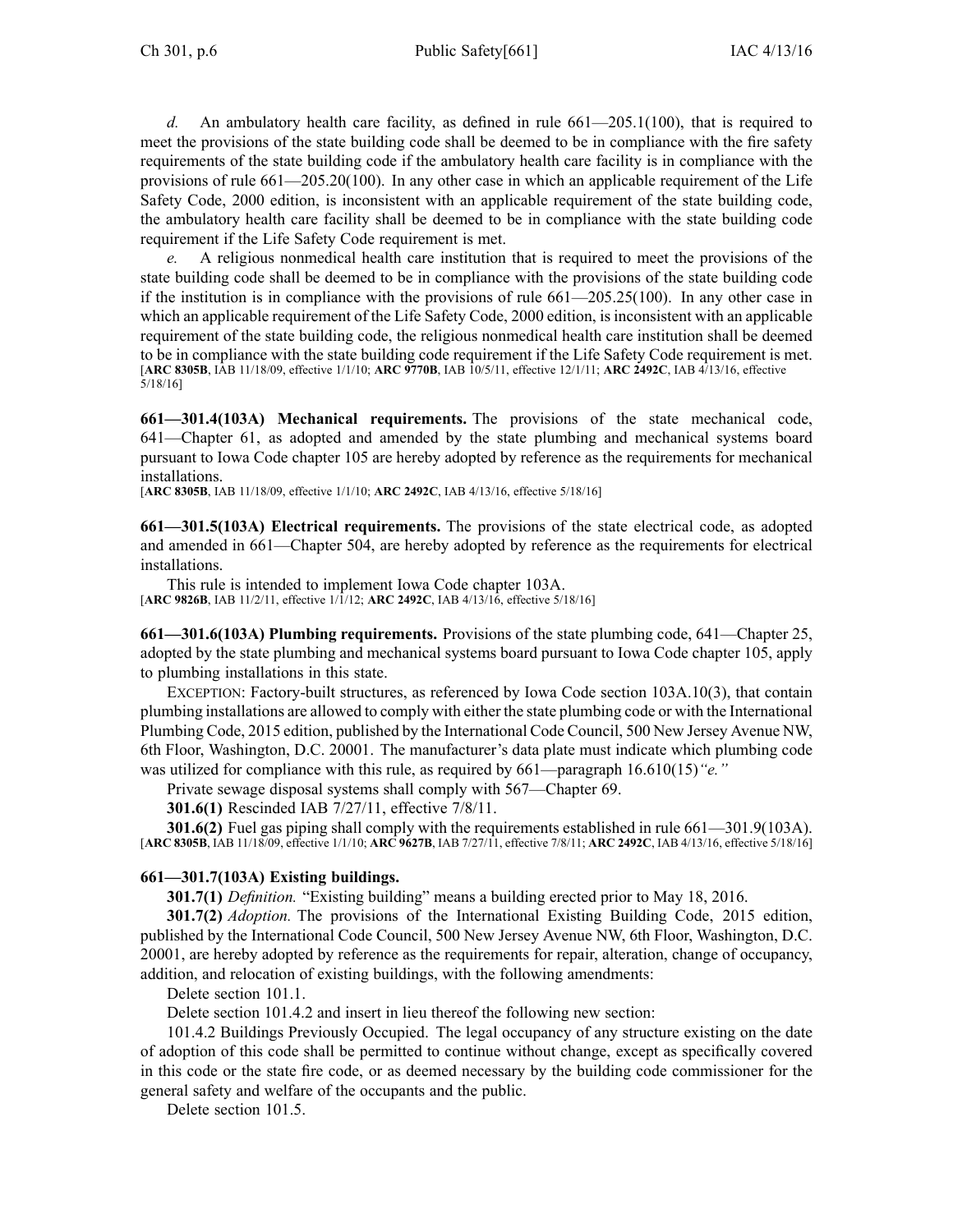Delete section 101.6.

Delete section 101.7.

Delete sections 103, 104, and 105 and sections therein.

Delete sections 106.1, 106.3, 106.4, 106.5, and 106.6.

Delete sections 108, 109, 110, 112, 113, 114, 115, 116 and 117 and sections therein.

Delete section 705.

Delete section 906.

Delete section 1012.8. Delete section 1105.1.

Delete section 1205.15.

Delete all references to the "International Plumbing Code" and insert in lieu thereof "state plumbing code."

Delete all references to the "International Fuel Gas Code" and insert in lieu thereof "rule 661—301.9(103A)."

Delete all references to the "International Mechanical Code" and insert in lieu thereof "state mechanical code."

Delete all references to the "International Building Code" and insert in lieu thereof "rule 661—301.3(103A)."

Delete all references to the "International Residential Code" and insert in lieu thereof "rule 661—301.8(103A)."

Delete all references to the "International Fire Code" and insert in lieu thereof "state fire code."

[**ARC 8305B**, IAB 11/18/09, effective 1/1/10; **ARC 2492C**, IAB 4/13/16, effective 5/18/16]

**661—301.8(103A) Residential construction requirements.** The provisions of the International Residential Code, 2015 edition, published by the International Code Council, 500 New Jersey Avenue NW, 6th Floor, Washington, D.C. 20001, are hereby adopted by reference as the requirements for construction, alteration, movement, enlargement, replacement, repair, equipment, use and occupancy, location, removal, and demolition of detached one- and two-family dwellings and multiple single-family dwellings (townhouses) not more than three stories in height with <sup>a</sup> separate means of egress and their accessory structures, with the following amendments:

Delete section R101.1.

Delete sections R103 to R114 and sections therein.

NOTE: The values for table R301.2(1) shall be determined by the location of the project and referenced footnotes from table R301.2(1).

Insert new Exception 5: "5. Exterior decks, exterior balconies, and exterior porches."

Delete chapter 11 and insert in lieu thereof rule 661—303.2(103A).

Delete all references to the "International Plumbing Code" and insert in lieu thereof "state plumbing code."

Delete all references to the "International Mechanical Code" and insert in lieu thereof "state mechanical code."

Delete all references to the "International Fuel Gas Code" and insert in lieu thereof "rule 661—301.9(103A)."

Delete all references to the "International Building Code" and insert in lieu thereof "rule 661—301.3(103A)."

Delete all references to the "International Fire Code" and insert in lieu thereof "state fire code."

Delete section R310.1 and insert in lieu thereof the following new section:

R310.1 Emergency escape and rescue required. Basements, habitable attics and every sleeping room shall have at least one operable emergency and rescue opening. Such opening shall open directly into <sup>a</sup> public street, public alley, yard or court. Where basements contain one or more sleeping rooms, emergency egress and rescue openings shall be required in each sleeping room, but shall not be required in adjoining areas of the basement. Where emergency escape and rescue openings are provided, they shall have <sup>a</sup> sill height of not more than 44 inches (1118 mm) above an adjacent permanen<sup>t</sup> interior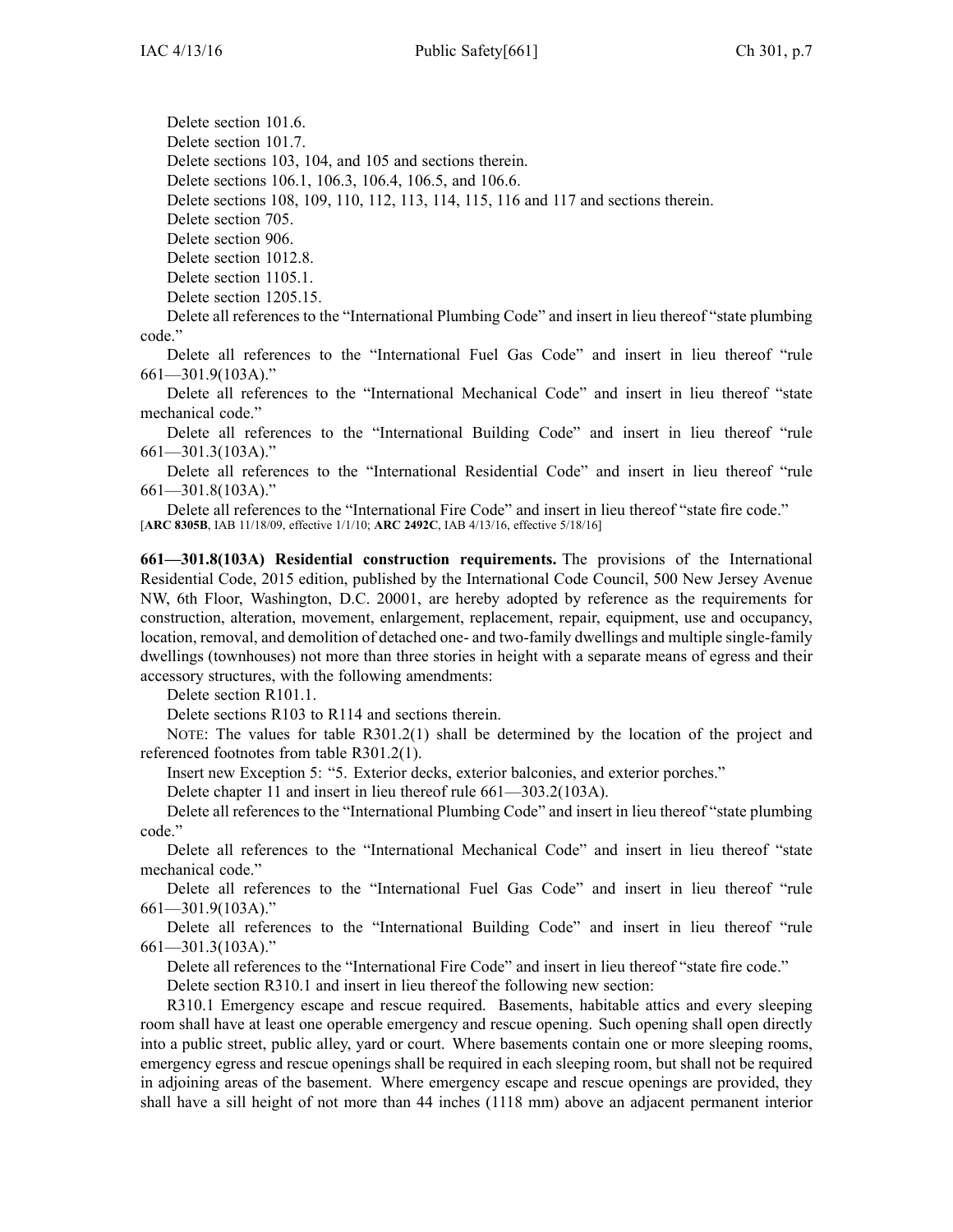standing surface. The adjacent permanen<sup>t</sup> interior standing surface shall be no less than 36 inches wide and 18 inches deep and no more than 24 inches high. Where <sup>a</sup> door opening having <sup>a</sup> threshold below the adjacent ground elevation serves as an emergency escape and rescue opening and is provided with <sup>a</sup> bulkhead enclosure, the bulkhead enclosure shall comply with section R310.3. The net clear opening dimensions required by this section shall be obtained by the normal operation of the emergency escape and rescue opening from the inside. Emergency escape and rescue openings with <sup>a</sup> finished sill height below the adjacent ground elevation shall be provided with <sup>a</sup> window well in accordance with section R310.2. Emergency escape and rescue openings shall open directly into <sup>a</sup> public way, or to <sup>a</sup> yard or court that opens to <sup>a</sup> public way.

EXCEPTION: Basements used only to house mechanical equipment and not exceeding total floor area of 200 square feet (18.58 <sup>m</sup><sup>2</sup> ).

Delete section R313.1.

NOTE: Deletion of section R313.1, which would have required the installation of sprinklers in newly constructed townhouses, is consistent with 2010 Iowa Acts, Senate Joint Resolution 2009.

Delete section R313.2.

NOTE: Deletion of section R313.2, which would have required the installation of sprinklers in newly constructed one- and two-family residences, is consistent with 2010 Iowa Acts, Senate Joint Resolution 2009.

Amend section R322.1.7 by striking the words "Chapter 3 of the International Private Sewage Disposal Code" and inserting in lieu thereof "567 Iowa Administrative Code Chapter 69."

Delete chapter 24 and sections therein and insert in lieu thereof the following new section:

All fuel gas piping installations shall comply with rule 661—301.9(103A).

Delete chapters 25 to 33 and sections therein, excep<sup>t</sup> for section P2904, and insert in lieu thereof the following new section:

All plumbing installations shall comply with the state plumbing code as adopted by the state plumbing and mechanical systems board pursuan<sup>t</sup> to Iowa Code chapter [105](https://www.legis.iowa.gov/docs/ico/chapter/105.pdf).

EXCEPTION: Factory-built structures, as referenced by Iowa Code section [103A.10\(3\)](https://www.legis.iowa.gov/docs/ico/section/103A.10.pdf), that contain plumbing installations are allowed to comply with either the state plumbing code or with the International Plumbing Code, 2015 edition, published by the International Code Council, 500 New Jersey Avenue NW, 6th Floor, Washington, D.C. 20001. The manufacturer's data plate must indicate which plumbing code was utilized for compliance with this rule, as required by 661—paragraph 16.610(15)*"e."*

Delete chapters 34 to 43 and sections therein and insert in lieu thereof the following new section:

The provisions of the state electrical code, as adopted and amended in 661—Chapter 504, are hereby adopted by reference as the requirements for electrical installations.

Delete appendices A through U of the IRC.

[**ARC 8305B**, IAB 11/18/09, effective 1/1/10 (See Delay note at end of chapter); **ARC 8771B**, IAB 5/19/10, effective 5/1/10; **ARC 2492C**, IAB 4/13/16, effective 5/18/16]

**661—301.9(103A) Fuel gas piping requirements.** Fuel gas piping shall comply with the requirements of rule 641—25.3(105) and NFPA 54, ANSI Z223.1-2012, National Fuel Gas Code, 2012 Edition, published by the National Fire Protection Association, 1 Batterymarch Park, Quincy, MA 02169-7471. Liquefied petroleum gas facilities and appliances shall comply with rule 661—226.1(101). [**ARC 8305B**, IAB 11/18/09, effective 1/1/10; **ARC 2492C**, IAB 4/13/16, effective 5/18/16]

**661—301.10(103A) Transition period.** A construction project which is subject to the provisions of any rule in 661—Chapter 301 or 661—Chapter 303 which requires compliance with provisions of the 2009 edition of any code published by the International Code Council, 500 New Jersey Avenue NW, 6th Floor, Washington, D.C. 20001, may comply with the requirements established either in the edition of the code adopted herein or the requirements established in the edition of the same code previously in effect if the project is commenced on or before January 1, 2017. "Commenced" shall mean that the submitter has obtained preliminary approval from the commissioner or <sup>a</sup> local building department pursuan<sup>t</sup> to rule 661—300.6(103A) prior to July 31, 2016. If final approval for the project design has not been obtained